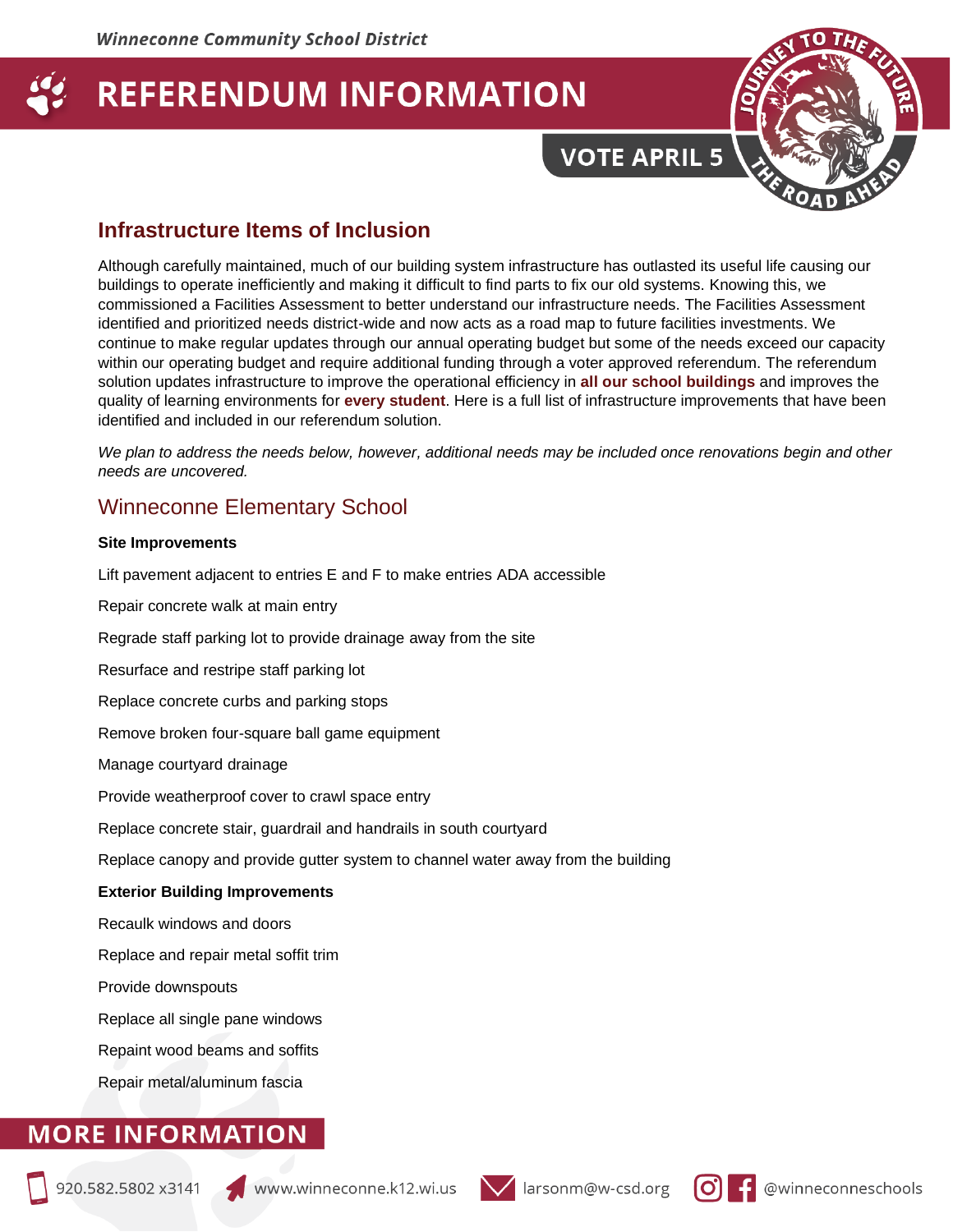

Repair and repaint brick/CMU as necessary Replace wood or composite panels with metal infill panels **Interior Building Improvements** Repair/replace all ramps that do not provide the correct slope of 1" rise per 12" distance Provide handrails at all ramps Abate and replace all remaining 9x9 asbestos tile floors Replace VCT and broadloom flooring Seal cracks and repaint brick walls Repair/replace coved tile sills Abate and replace acoustic ceiling tiles as necessary Provide new door seals for interior and exterior doors Replace wooden doors that have begun to delaminate Repair/replace wood floor under bleachers as needed Repair/replace cooler floors Remedy water infiltration in lower level Repair and repaint interior CMU as necessary Repair concrete floors and stairs **Building System Improvements** Abate, cut up and remove original boilers Upgrade exterior sanitary lift station control panel and tie into the building automation system Install a backwater valve at the connection to the village storm sewer system Replace original electric panel boards Provide occupancy sensors in all occupied spaces Replace all non-GFI receptacles within 6 ft of sinks with GFI protected receptables Complete an arc flash study and labeling of electrical panels Add data closets to the recommended emergency power generator

Provide cooling to data closets



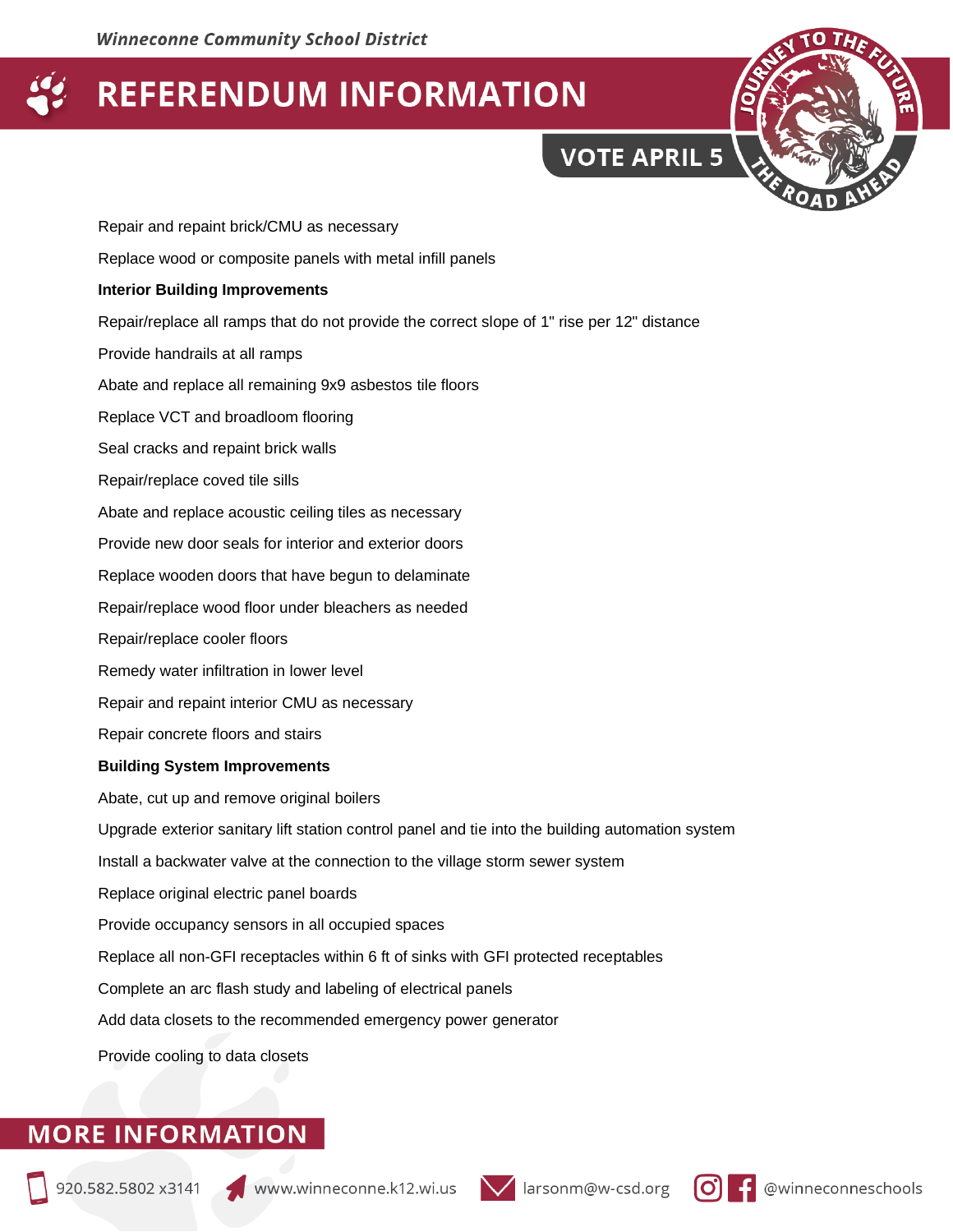**VOTE APRIL 5** 



### Winneconne Middle School

### **Site Improvements**

Repair concrete walks throughout the site

#### **Exterior Building Improvements**

Reseal insulated windows

Refasten soffits at main entry canopy and reseal

Replace gutters and downspouts as necessary

Replace roof

#### **Interior Building Improvements**

Provide vertical grab bars in all ADA restroom stalls

Replace original vinyl flooring with no-wax LVT flooring in corridors and other areas

Replace original broadloom carpet with carpet tiles in learning spaces, the IMC and other areas

Abate and remove all remaining 9 x 9 asbestos tile floors

Provide lockers for fire extinguishers

Replace wooden doors that have begun to delaminate

Seal cracks in interior CMU walls

Provide ADA accessible route to raised stage area in the large group lecture space

#### **Building Systems Improvements**

Remove chiller, pump and condensing units and replace with high-efficiency chiller

Replace existing heating system (constant volume booster coil reheat  $\rightarrow$  variable volume air handling units)

Upgrade to digital controls and tie into building automation system

Inspect cast iron sanitary plumbing with camera

Replace electrical panelboards

Feed existing electrical circuits overhead and abandon the conduits and feeders in and concrete slab

Provide surge device to main electrical distribution panel

Replace emergency generator and transfer switch





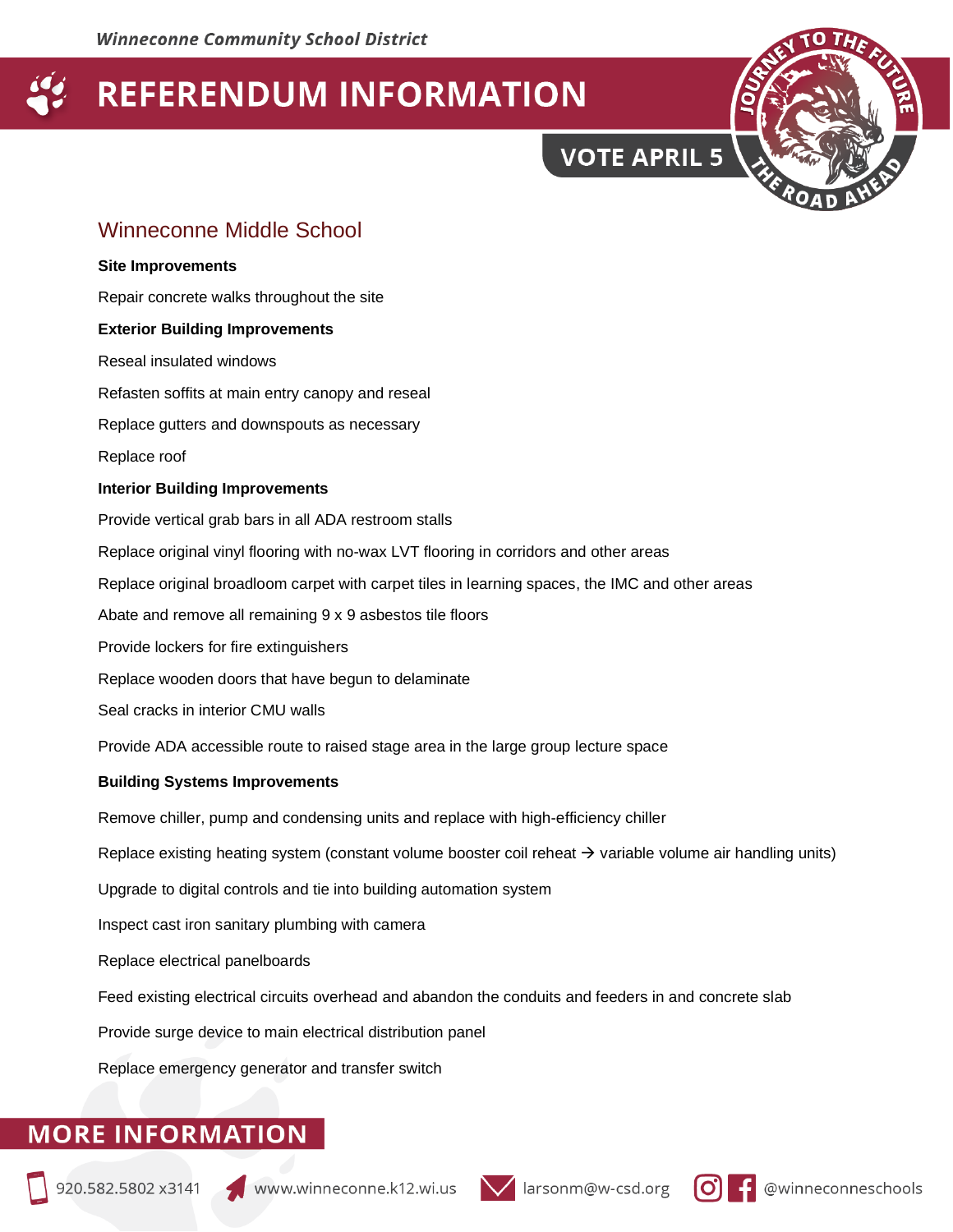**VOTE APRIL 5** 

Provide additional generator to add data closets, kitchen coolers/freezers and administrative areas

Replace all non-GFI receptacles with GFI protected receptables

Upgrade fire alarm system

Provide grounding and cooling to data closets

## Winneconne High School

#### **Site Improvements**

Lift pavement adjacent to entries E, K, M and N to make entries ADA accessible

Remove asphalt at entry O and replace with concrete

Repair concrete curbs and sidewalks at main entry/staff parking lot as necessary

Repair concrete walk at entry H

Provide accessible path at baseball concession stand toilet rooms

Repaint the interior CMU walls of ticket booth

Landscape break area at entry H

#### **Exterior Building Improvements**

Repair exterior block corners/stills as necessary

Grind, reseal and repaint metal lintels as necessary

#### **Interior Building Improvements**

Provide vertical grab bars in all ADA restroom stalls

Replace VCT and broadloom flooring

Replace indoor doors as needed

Replace roof sections (if needed) from infrastructure penetrations

Repair gypsum partition walls in the connection to the Middle School and recover with wallcoverings and corner guards

Seal holes in exterior CMU walls under storefront window sills in select learning spaces

Reseal wood benches in all locker rooms

Repair/replace metal sill on science fume hood

Provide new countertop of continuous depth in commons concessions space